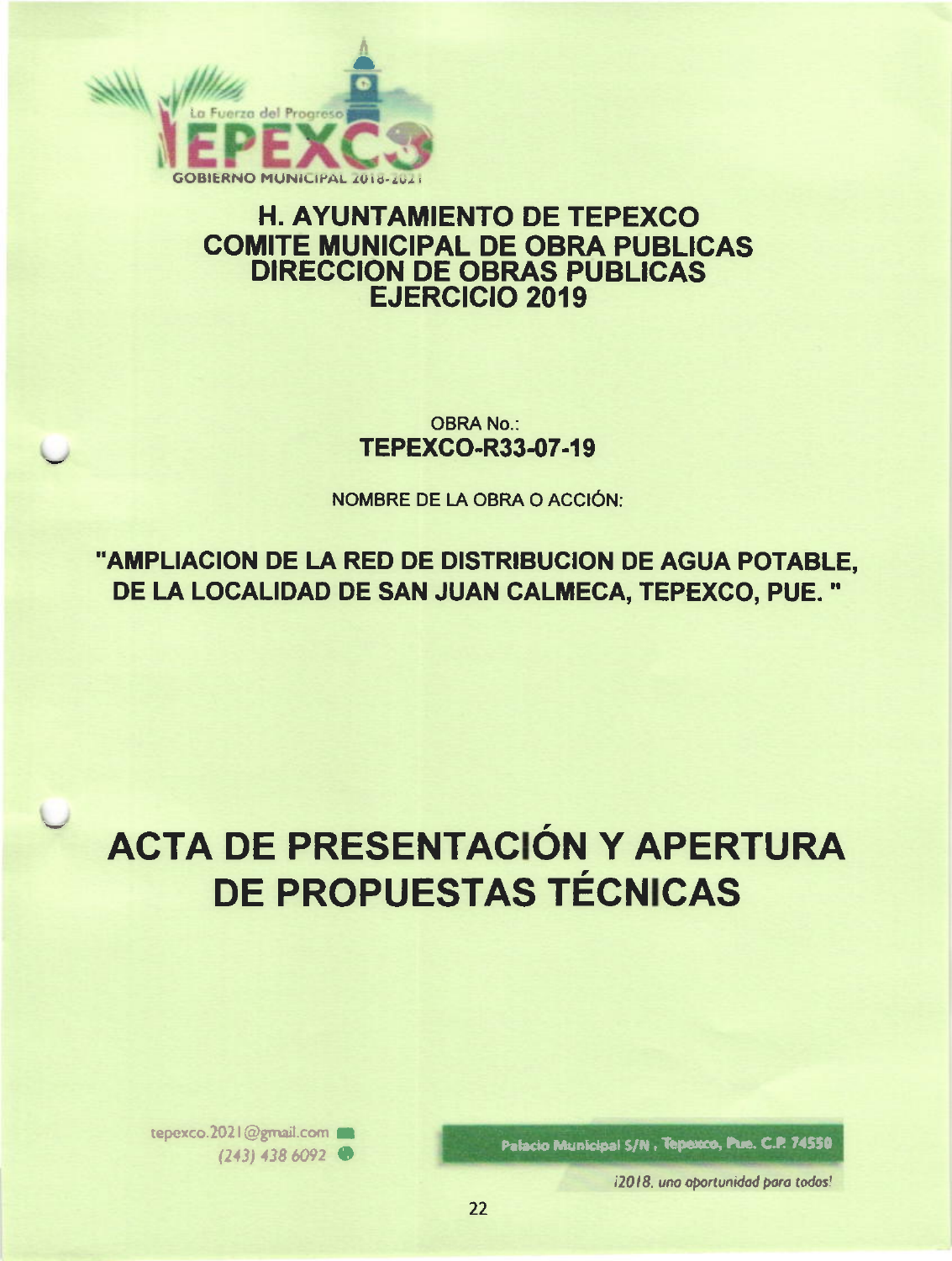

**H. AYUNTAMIENTO DE TEPEXCO COMITÉ MUNICIPAL DE OBRA PÚBLICAS** DIRECCION DE OBRAS PÚBLICAS **EJERCICIO 2019 CONCURSO FOR ADJUDICACION DIRECTA** CONCURSO: DOP-TEPEXCO-R33-07-19

> **PRESIDENCIA MU** TEPEXCO, PUEBLA

 $2018 - 2020$ 

## OBRA: "AMPLIACION DE LA RED DE DISTRIBUCION DE AGUA POTABLE, DE LA LOCALIDAD DE SAN JUAN CALMECA, TEPEXCO, PUE. "

LUGAR DE TRABAJO:

**CALMECA, TEPEXCO, PUEBLA** 

FECHA:

18 DE SEPTIEMBRE DE 2019

## REGISTRO DE PRESENTACION Y APERTURA DE PROPUESTA TECNICA

| <b>EMPRESA</b>                                    | <b>REPRESENTANTE</b><br><b>LEGAL</b>  | <b>F/RMA</b>    | e-mail                        |  |
|---------------------------------------------------|---------------------------------------|-----------------|-------------------------------|--|
| OBRA CIVIL E HIDRÁULICA<br>UNIVERSUM S.A. DE C.V. | ING. ÓSCAR CISNEROS<br><b>CHANTRE</b> |                 | ocuniversun<br>ail.com        |  |
| JERGOB'S S.A. DE C.V.                             | ING IAIME GOMEZ<br><b>NORATO</b>      |                 | @hotmail.cr                   |  |
| CONSTRUCTORA BRAMAT S.A. DE<br>C.V.               | C. ROBERTO GALLARDO<br><b>MORALES</b> | $\mathcal{A}^O$ | roberto.g.m90@h<br>otmail.com |  |
| Ω                                                 | $\Omega$                              |                 | 0                             |  |
| U                                                 | 0                                     |                 | $\Omega$                      |  |



tepexco.2021@gmail.com  $(243)$  438 6092

Palacio Municipal S/N, Tepexco, Pue. C.P. 74550

i2018, una oportunidad para todos!

 $loss53$   $Vargas$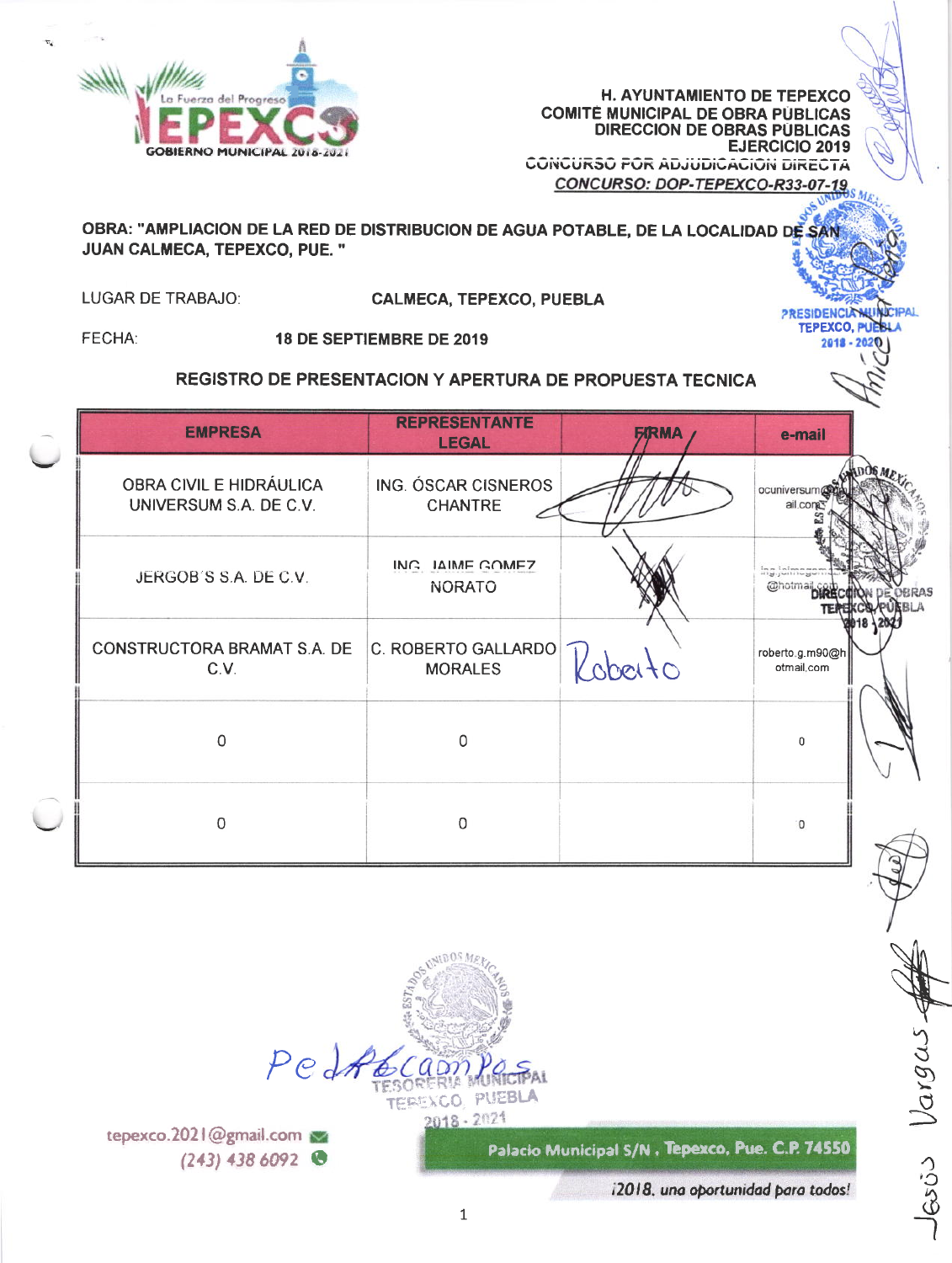

**H. AYUNTAMIENTO DE TEPEXCO COMITÉ MUNICIPAL DE OBRA PUBLICAS DIRECCION DE OBRAS PÚBLICAS EJERCICIO 2019 CONCURSO FOR ADJUDICACION DIRECTAL** CONCURSO: DOP-TEPEXCO-R33-07-19

**DIRECCIÓN** 

ACTA DE RECEPCION DE PROPOSICIONES Y APERTURA TECNICA

QUE SE ELABORA CONFORME A LO ESTIPULADO EN AL ARTICULO 31, 33, 34, 35 Y 36 DE LA LEY DE OBRAS PUBLICAS Y SERVICIOS RELACIONADAS CON LA MISMA PARA EL ESTADO DE PUEBLA Y CAPITULO SEGUNDO ARTICULOS 33, 34, 35, 36, 37, 38, 39 Y 40 DEL REGLAMENTO DE LA LEY DE OBRA PÚBLICA Y SERVICIOS RELACIONADOS CON LA MISMA PARA EL ESTADO DE PUEBLA CORRESPONDIENTE AL PROCEDIMIENTO DE TIPO PRESENCIAL POR ADJUDICACION DIRECTA. DOP-TEPEXCO-R33-07-19, RELATIVO A "AMPLIACION DE LA RED DE DISTRIBUCION DE SACTO POTABLE, DE LA LOCALIDAD DE SAN JUAN CALMECA, TEPEXCO, PUE. ".

1.- FECHA, LUGAR Y HORA DEL ACTO

**TEPEXCO** EN LA CIUDAD DE TEPEXCO, PUEBLA, SIENDO LAS 10:00 HRS DEL DÍA 18 DE SEPTIEMBRE DE 20208-DE CONFORMIDAD CON LO DISPUESTO POR LA LEY DE OBRA PUBLICA Y SERVICIOS RELACIONADOS CON LA MISMA PARA EL ESTADO DE PUEBLA EN SUS ARTICULOS 31, 33, 34, 35 Y 36. ASI COMO 33 A 40 DE SU REGLAMENTO. SE REUNIERON EN EL SALÓN DE CABILDOS DEL H. AYUNTAMIENTO DEL MUNICIPIO DE TEPEXCO. LAS PERSONAS FISICAS Y/O MORALES Y SERVIDORES PUBLICOS CUYOS NOMBRES Y FIRMAS FIGURAN AL FINAL DE LA PRESENTE ACTA.

## 2.- NOMBRE DEL SERVIDOR PUBLICO ENCARGADO DE PRESIDIR EL ACTO.

PRESIDE EL ACTO EL(A) C. JOSE EMILIO ROSETE RIVERA. DIRECTOR DE OBRA PUBLICA. DEL MUNICIPIO DE TEPEXCO, PUEBLA, ACTUANDO EN NOMBRE Y REPRESENTACION DEL H. AYUNTAMIENTO DE TEPEXCO, CONFORME LO ESTABLECE EL ARTICULO 35 DEL REGLEMENTO DE LA LEY DE OBRA PUBLICA Y SERVICIOS RELACIONADOS CON LA MISMA PARA EL ESTADO DE PUEBLA.

A LA HORA ANTES SEÑALADA SE PROCEDIÓ A PASAR LISTA DE LAS EMPRESAS INSCRITAS. RECIBIENDO SIMULTÁNEAMENTE Y EN EL MISMO ORDEN LOS PAQUETES CERRADOS CONTENIENDO SUS PROPOSICIONES Y VERIFICANDO QUE LOS SOBRES ESTUVIEREN ROTULADOS SEGUN LOS REQUISITOS ESTIPULADOS EN LAS BASES QUE ESTABLECEN LOS REQUISITOS DE LA CONVOCATORIA POR ADJUDICACION DIRECTA, DE TIPO PRESENCIAL, NO.: DOP-TEPEXCO-R33-07-19

ACTO SEGUIDO, SE DIO INICIO A LA PRIMERA ETAPA DEL CONCURSO, CONSISTENTE EN LA APERTURA DE LOS PAQUETES DE LAS PROPUESTAS TECNICAS, ASI COMO LA DOCUMENTACIÓN DISTINTA A LAS MISMAS, PROCEDIENDO A HACER CONSTAR LA DOCUMENTACIÓN PRESENTADA Y SOLICITADA CONFORME A LO ESTABLECIDO EN LA CONVOCATORIA U OFICIO DE INVITACIÓN, SIN QUE ELLO IMPLIQUE LA EVALUACIÓN DEL CONTENIDO, HACIENDO LA OBSERVACION QUE LA REVISIÓN QUE SE REALIZA EN ESTE MOMENTO ES DE MANERA CONCEPTUAL, EN INTELIGENCIA DÈ QUE LAS PROPUESTAS SEAN RECIBIDAS PARA SU ANALISIS DETALLADO CON LOS SIGUIENTES RESULTADOS:

tepexco.2021@gmail.cog (243) 438 6092

 $166c16$ 

Palacio Municipal S/N, Tepexco, Pae. C.P. 74550

i2018, una oportunidad para todos!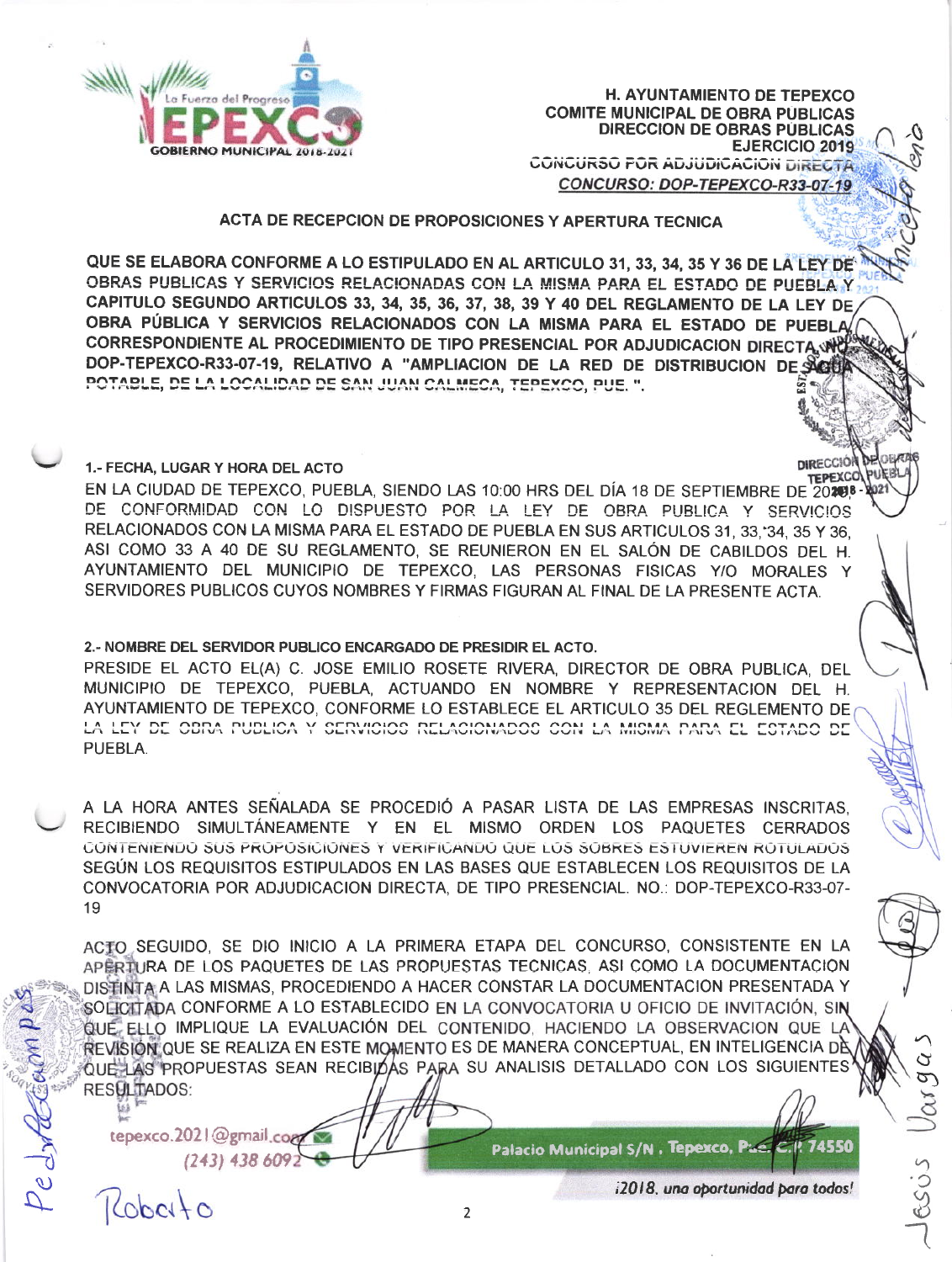

**COMITE MUNICIPAL DE OBRA PUBLICAS DIRECCION DE OBRAS PUBLICAS EJERCICIO 2019 CONCURSO POR ADJUDICACION DIRECTA** CONCURSO: DOP-TEPEXCO-R33-07-19 ENCIA

H. AYUNTAMIENTO DE TEPEXCO

**TEPEXCO, RUEBLA** 

| NO. | <b>EMPRESA</b>                                    | <b>RA/D</b> | <b>REPRESENTANTE</b>                  |                       |  |
|-----|---------------------------------------------------|-------------|---------------------------------------|-----------------------|--|
|     | OBRA CIVIL E HIDRÁULICA<br>UNIVERSUM S.A. DE C.V. | <b>RA</b>   | ING. OSCAR CISNEROS CHANTRE           |                       |  |
| ◠   | JERGOB'S S.A. DE C.V.                             | <b>RA</b>   | ING. JAIME GOMEZ NORATO               |                       |  |
|     | i CONSTRUCTORA BRAMAT S.A. DE i<br>C.V.           | <b>RA</b>   | C. ROBERTO GALLARDO<br><b>MORALES</b> | ********************* |  |
|     |                                                   |             |                                       |                       |  |

RA= RECIBIDAS PARA SU ANÁLISIS DETALLADO. D= PROPOSICIÓN DESECHADA. NP= NO SE PRESENTÓ. S/D= SE DISCULPÓ

3.- DOCUMENTOS QUE SE RUBRICAN EN EL ACTO

TESORERIANINIGRAS2 TEREXCO, PUEBLA

Pedfocamips

CONFORME A LOS ESTABLECIDO EN LOS ARTICULOS 33, 35 FRACCION I, DE LA LEY DE OBRA PUBLICA Y SERVICIOS RELACIONADOS CON LA MISMA PARA EL ESTADO DE PUEBLA. Y ARTICULOS e 36 Y 37 DE SU REGLAMENTO. LO PREVISTO EN LA BASE 3. FECHA. HORA Y LUGAR DE LA CELEBRACIÓN DEL ACTO DE LA PRESENTACIÓN Y APERTURA DE PROPOSICIONES. DE LA CONVOCATORIA A ESTA LICITACION, LOS LICITANTES QUE ASISTEN AL ACTO ELIGIERON AL (LA) ING. ÓSCAR CISNEROS CHANTRE, REPRESENTANTE DE LA EMPRESA OBRA CIVIL E HIDRÁULICA UNIVERSUM S.A. DE C.V., PARA QUE EN FORMA CONJUNTA CON EL SERVIDOR PUBLICO QUE PRESIDE EL ACTO, RUBRIQUEN EL ACTA FORMULADA Y LA RELACIÓN CUANTITATIVA DE LA DOCUMENTACION PRESENTADA POR CADA LICITANTE EN SU PROPOSICION.

PARA EFECTOS DE DEJAR CONSTANCIA DE LOS DOCUMENTOS ENTREGADOS POR PARTE DE LOS LICITANTES DE LOS REQUISITOS SOLICITADOS DE FORMA CUANTITATIVA EN ESTE ACTO POR PARTE DE LA CONVOCANTE, SE ELABORA LA RELACION CUANTITATIVA DE LA DOCUMENTACION PRESENTADA POR CADA LICITANTE, DE LA CUAL SE ENTREGA UNA COPIA A CADA LICITANTE EN ESTE ACTO, LO ANTERIOR CONFORNE LO ESTABLECE EL ARTICULO 35 FRACCION I SEGUNDO PARRAFO, Y ARTICULO 37 DEL REGLAMENTO DE LA LEY DE OBRA PUBLICA Y SERVICIOS RELACIONADOS CON LA MISMA PARA EL ESTADO DE PUEBLA.

4.- LUGAR, FECHA Y HORA EN QUE SE CELEBRARÁ LA SEGUNDA ETAPA A EFECTO DE QUE EL PERSONAL TECMICO DE EL COMITE DE OBRAS PUBLICAS ESTÉ EN CONDICIONES DE ANALIZAR EL CONTENDO DE LAS PROPOSICIONES RECIBIDAS, SE CITA A LOS tepexco.2021@gmail.com Palacio Municipal S/N , Tepexco, Pue. C.P.

3

i2018, una oportunidad para todos!

6995